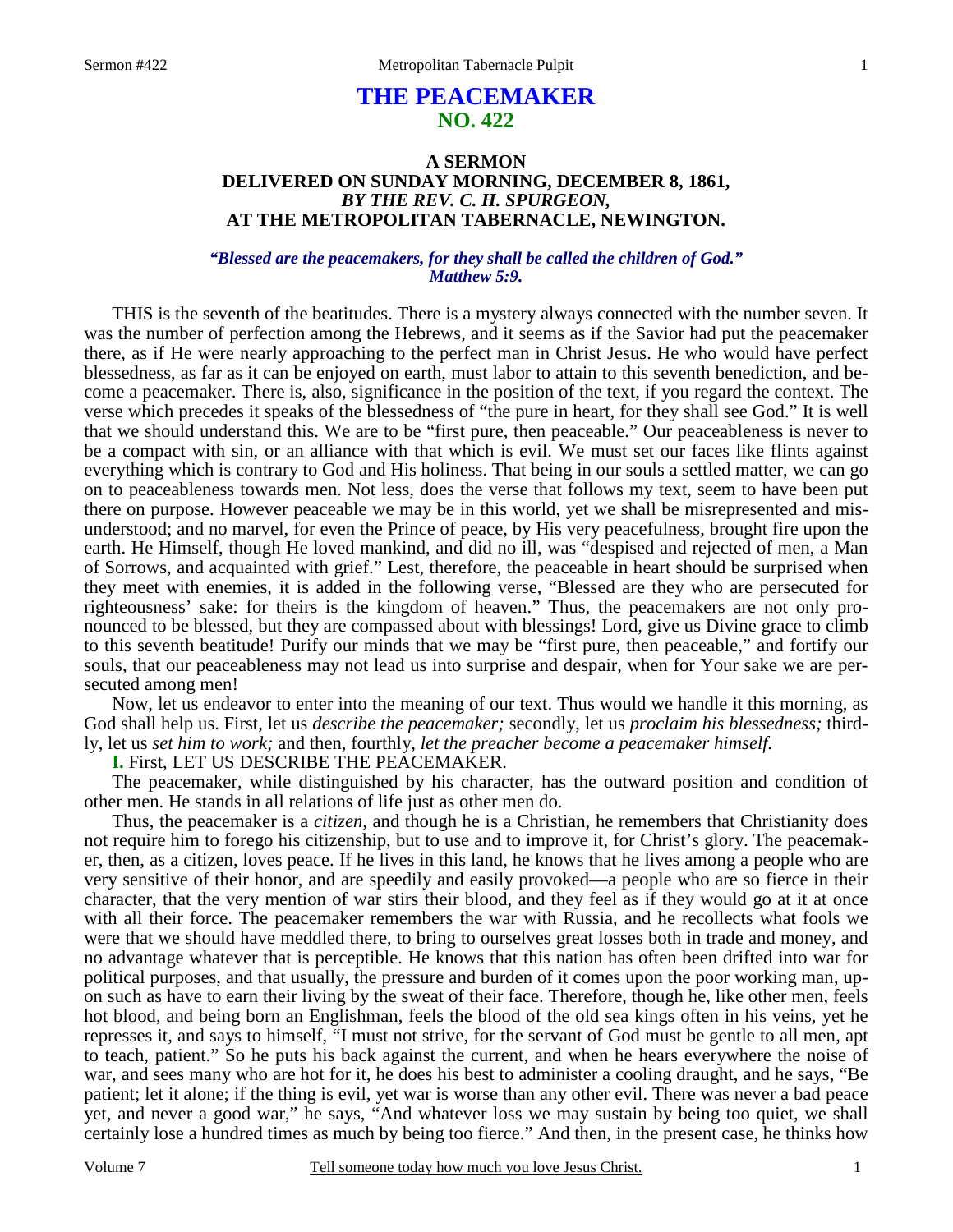ill it would be for two Christian nations to go to war—two nations sprung of the same blood—two countries which really have a closer relation than any other two countries upon the face of the earth—rivals in their liberal institutions—coadjutors in propagating the gospel of Christ—two nations that have within their midst, more of the elect of God and more of the true followers of Christ, than any other nations under heaven! Yes, he thinks within himself, it was ill that the bones of our sons and daughters should go again to make manure for our fields, as they have done before. He remembers that the farmers of Yorkshire brought home the mold from Waterloo with which to manure their own fields—the blood and bones of their own sons and daughters; and he thinks it not right that the prairies of America should be enriched with the blood and bones of his children; and on the other hand, he thinks that he would not smite another man, but would sooner be smitten of him, and that blood would be to him an awful sight. So he says, "What I would not do myself, I would not have others do for me, and if I would not be a killer, neither would I have others killed for me." He walks in vision over a field of battle; he hears the shrieks of the dying, and the groans of the wounded; he knows, that even conquerors themselves have said, that all the enthusiasm of victory has not been able to remove the horror of the dreadful scene after the fight; and so he says, "No, peace, peace!" If he has any influence in the commonwealth, if he is a member of the House of Parliament, if he is a writer in a newspaper, or if he speaks from the platform, he says, "Let us look well to it before we hurry into this strife! We must preserve our country's honor; we must maintain our right to entertain those who flee from their oppressors; we must maintain that England shall always be the safe home of every rebel who flies from his king, a place from which the oppressed shall never be dragged by force of arms; yet, "Still," he says, "cannot this be, and yet no blood?" And he bids the law officers look well to it, and see if they cannot find that, perhaps, there may have been an oversight committed which may be pardoned and condoned, without the shedding of blood, without the plucking of the sword from its scabbard. Well, he says of war that it is a monster, that at its best it is a fiend, that of all scourges it is the worst; and he looks upon soldiers as the red twigs of the bloody rod, and he begs God not to smite a guilty nation thus, but to put up the sword awhile, that we be not cast into trouble, overwhelmed with sorrow, and exposed to cruelty which may bring thousands to the grave, and multitudes to poverty. Thus the peacemaker acts; and he feels that while he does so, his conscience justifies him, and he is blessed, and men shall one day acknowledge that he was one of the children of God!

But, the peacemaker is not only a citizen, but *a man,* and if sometimes he lets general politics alone, yet as a man, he thinks that the politics of his own person must always be those of peace. There, if his honor is stained, he stands not up for it—he counts that it were a greater stain to his honor for him to be angry with his fellow than for him to bear an insult. He hears others say, "If you tread upon a worm it will turn," but he says, "I am not a worm, but a Christian, and therefore, I do not turn except to bless the hand that smites, and to pray for those who despitefully use me." He has his temper, for the peacemaker can be angry, and woe to the man who cannot be; he is like Jacob halting on his thigh, for anger is one of the holy feet of the soul, when it goes in the right direction! But, while he can be angry, he learns to "be angry and sin not," and "he suffers not the sun to go down upon his wrath." When he is at home, the peacemaker seeks to be quiet with his servants and with his household; he puts up with many things sooner than he will speak one uncomely word, and if he rebukes, it is always with gentleness, saying, "Why do you do this? Why do you do this?"—not with the severity of a judge, but with the tenderness of a father! The peacemaker may learn a lesson, perhaps, from a story which I met with last week in reading the life of Mr. John Wesley. Going across in a ship to America with Mr. Oglethorpe, who was to be the governor of Savannah, he one day heard a great noise in the governor's cabin. So Mr. Wesley went there, and the governor said, "I dare say you want to know what this noise is about, sir. I have good occasion for it. You know, sir," he said, "that the only wine I drink is Cyprus wine, and it is necessary for me; I put it on board, and this rascal, my servant, this Grimaldi, has drunk all of it! I will have him beaten on the deck, and the first ship of war that comes by, he shall be taken by press, and enlisted in His Majesty's service, and a hard time he shall have of it, for I will let him know that I never forgive." "Your Honor," said Mr. Wesley, "then I hope you never sin." The rebuke was so well put, so pointed, and so needed, that the governor replied in a moment, "Alas, sir, I do sin, and I have sinned in what I have said; for your sake he shall be forgiven; I trust he will never do the like again." So the peacemaker always thinks that it is best for him, as he is a sinner himself, and responsible to his own Master, not to be too hard a master on his servants, lest when he is provoking them, he may also be provoking his God!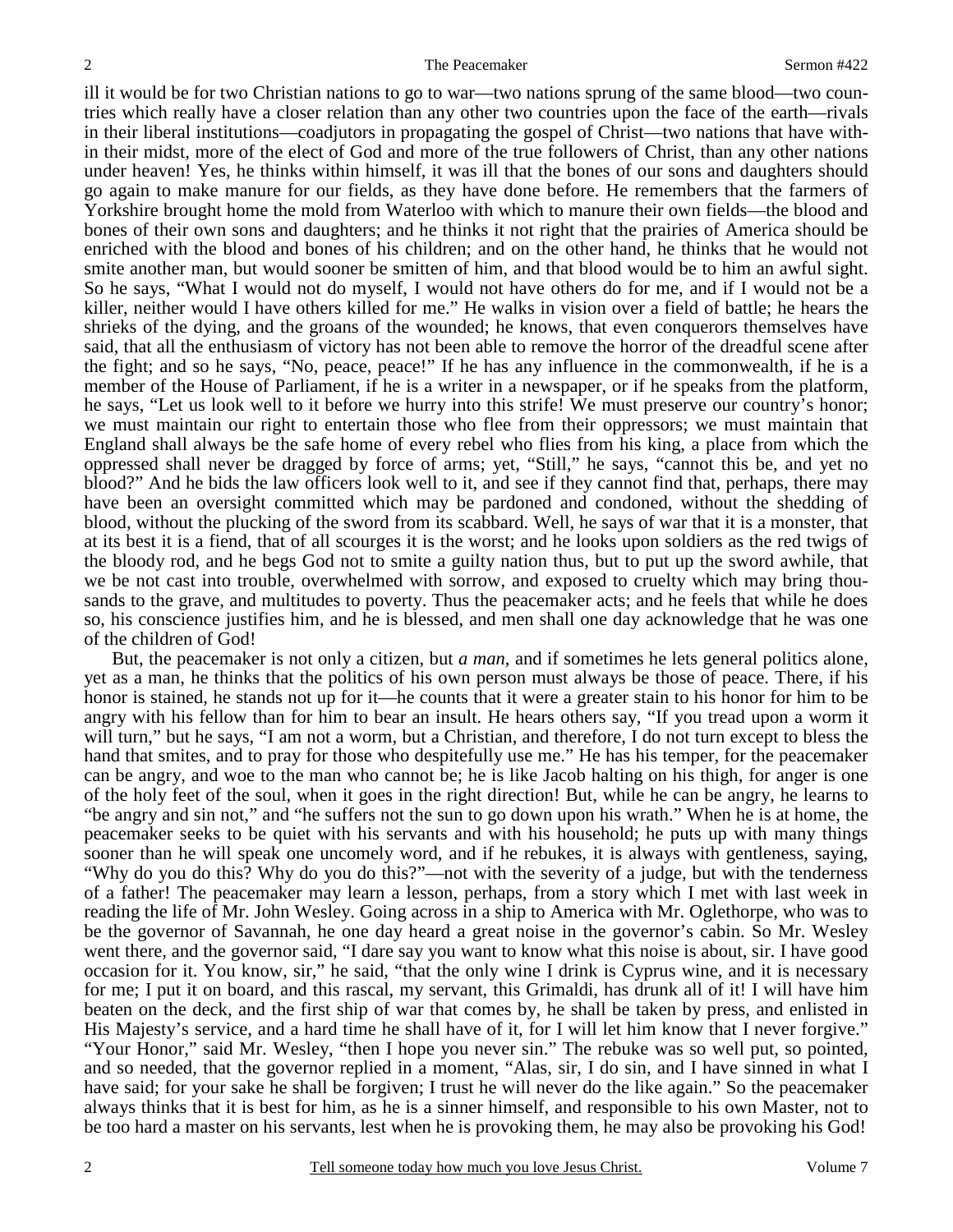#### Sermon #422 The Peacemaker

The peacemaker also *goes abroad,* and when he is in company he sometimes meets with slurs and even with insults, but he learns to bear these, for he remembers that Christ endured much contradiction of sinners against Himself. Holy Cotton Mather, a great Puritan divine of America, had received a number of anonymous letters, in which he was greatly abused. Having read them, and preserved them, he put a piece of paper around them, and wrote upon the paper when he put them on a shelf, "Libels—Father, forgive them!" So does the peacemaker do! He says of all these things, "They are libels—Father, forgive them!" And he does not rush to defend himself, knowing that He whom he serves will take care that his good name will be preserved, if only he himself is careful how he walks among men. He goes into business, and it sometimes happens to the peacemaker, that circumstances occur in which he is greatly tempted to go to the law; but he never does this, unless he is compelled to it, for he knows that law-work is playing with edged tools, and that they who know how to use the tools yet cut their own fingers! The peacemaker remembers that the law is most profitable to those who carry it on; he knows, too, that where men will give sixpence to the ministry for the good of their souls, and where they pay a guinea to their physician for the good of their bodies, they will spend a hundred pounds, or 500 as a refresher to their counsel in the Court of Chancery! So he says, "No, better that I be wronged by my adversary, and he get some advantage, than that both of us should lose our all." So he lets some of these things go by, and he finds that on the whole, he is none the loser by sometimes giving up his rights. There are times when he is compelled to defend himself, but even then, he is ready for every compromise, willing to give way at any time, and at any season. He has learned the old adage, that "An ounce of prevention is better than a pound of cure," and so he takes heed to it, to agree with his adversary quickly while he is yet in the way, letting strife alone before it is meddled with, or when it is meddled with, seeking to end it as quickly as may be, as in the sight of God.

And then, the peacemaker is *a neighbor,* and though he never seeks to meddle with his neighbor's disputes, more especially if it is a dispute between his neighbor and his wife, for well he knows that if they disagree, yet they will both agree very soon to disagree with him, if he meddles between them! If he is called in when there is a dispute between two neighbors, he never excites them to animosity, but he says to them, "You do not well, my brothers; why do you strive with one another?" And though he takes not the wrong side, but seeks ever to do justice, yet he always tempers his justice with mercy, and says unto the one who is wronged, "Can not you have the nobility to forgive?" And he sometimes puts himself between the two, when they are very angry, and takes the blows from both sides, for he knows that so did Jesus, who took the blows from His Father, and from us also, so that by suffering in our place, peace might be made between God and man. Thus, the peacemaker acts whenever he is called to do his good offices, and more especially, if his station enables him to do it with authority. He endeavors, if he sits upon the judgment seat, not to bring a case to a trial, if it can be arranged otherwise. If he is a minister, and there is a difference among his people, he enters not into the details, for well he knows that there is much idle tittle-tattle; but he says, "Peace" to the billows, and "Hush" to the winds, and so he bids men live. They have so little while, he thinks, to dwell together, that it were right they should live in harmony. And so he says, "How good and pleasant a thing it is for brothers and sisters to dwell together in unity!"

But once again, the peacemaker has for his highest title, that he is *a Christian*. Being a Christian, he unites himself with some Christian Church; and here, as a peacemaker, he is as an angel of God. Even among churches there are those who are bowed down with infirmities, and these infirmities cause Christian men and women to differ at times. So the peacemaker says, "This is unseemly, my brother, my sister; let us be at peace." And he remembers what Paul said, "I beseech Euodias, and I beseech Syntyche, that they be of the same mind in the Lord." And he thinks that if these two were thus besought by Paul to be of the same mind, unity must be a blessed thing, and he labors for it! And sometimes the peacemaker, when he sees differences likely to arise between his denomination and others, turns to the history of Abram, and he reads how the herdsman of Abram did strive with the herdsman of Lot. And he notes that in the same verse it is said, "And the Canaanite and the Perizzite dwelled in the land." So he thinks it was a shame that where there were Perizzites to look on, followers of the true God should disagree! He says to Christians, "Do not do this, for we make the devil sport; we dishonor God; we damage our own cause; we ruin the souls of men!" And he says, "Put up your swords into your scabbards; be at peace and fight not one with another." They, who are not peacemakers, when received into a church, will fight upon the smallest notion; will differ about the minutest point. We have known churches torn in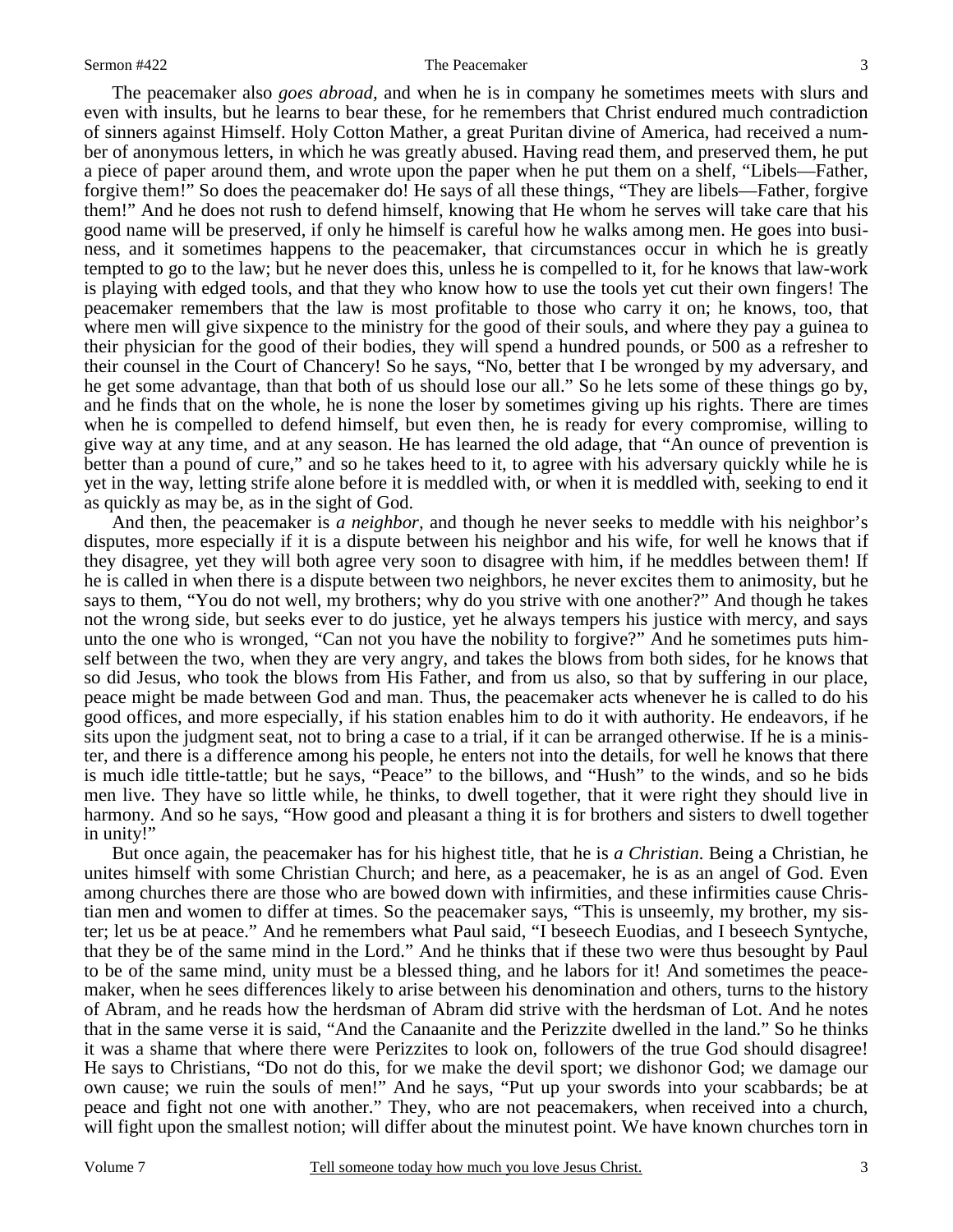pieces, and schisms committed in Christian bodies through things so foolish that a wise man could not perceive the occasion; things so ridiculous that a reasonable man would have overlooked them! The peacemaker says, "Follow peace with all men." Specially he prays that the Spirit of God, who is the Spirit of peace, might rest upon the church at all times, banding believers together in one, that they being one in Christ, the world may know that the Father has sent His Son into the world, heralded as His mission was, with an angelic song—"glory to God in the highest; on earth peace, good will toward men."

Now, I trust in the description which I have given of the peacemaker, I may have described some of you; but I fear the most of us would have to say, "Well, in many things I come short." However, this much I would add. If there are two Christians here present, who are at variance with each other, I would be a peacemaker and bid them be peacemakers, too! Two Spartans had quarreled with each other, and the Spartan king, Aris, bade them both meet him in a temple. When they were both there, he heard their differences; and he said to the priest, "Lock the doors of the temple; these two shall never go forth till they are as one," and there, within the temple, he said, "It is not right to differ." So they compounded at once their differences, and went away. If this were done in an *idol temple*, much more let it be done in the house of God! And if the Spartan heathen did this, much more let the Christian, the believer in Christ do it! This very day, put aside from you all bitterness and all malice, and say one to another, "If in anything you have offended me, it is forgiven; and if in anything I have offended you, I confess my error; let the breach be healed, and as children of God, let us be in union with one another." Blessed are they who can do this, for "Blessed are the peacemakers!"

**II.** Having thus described the peacemaker, I shall go on to DECLARE HIS BLESSEDNESS. "Blessed are the peacemakers, for they shall be called the children of God." A three-fold commendation is implied!

First, he is *blessed;* that is, God blesses him, and I know that he whom God blesses is blessed—and he whom God curses, is cursed! God blesses him from the highest heavens; God blesses him in a godlike manner; God blesses him with the abundant blessings which are treasured up in Christ.

And while he is blessed of God, the blessedness is diffused through his own soul. His conscience bears witness that as in the sight of God through the Holy Spirit, he has sought to honor Christ among men. More especially is he most blessed when he has been most assailed with curses, for then the assurance greets him, "So persecuted they the prophets that were before you." And whereas he has a command to rejoice at all times, yet he finds a special command to be exceedingly glad when he is illtreated. Therefore, he takes it well, if for well-doing he is called to suffer, and he rejoices thus to bear a part of the Savior's cross. He goes to his bed; no dreams of enmity disturb his sleep; he rises and goes to his business, and he fears not the face of any man, for he can say, "I have not in my heart anything but friendship towards all." Or if he is attacked with slander, and his enemies have forged a lie against him, he can nevertheless say—

#### *"He that forged, and he that threw the dart, Has each a brother's interest in my heart."*

Loving all, he is thus peaceful in his own soul, and he is blessed as one who inherits the blessing of the Most High!

And, not infrequently, it comes to pass that he is even blessed by the wicked; for though they would withhold a good word from him, they cannot. Overcoming evil with good, he heaps coals of fire upon their heads, and melts the coldness of their enmity, till even they say, "He is a good man." And when he dies, those whom he has made at peace with one another, say over his tomb, "It were well if the world should see many of his like; there were not half the strife, nor half the sin in it, if there were many more like he."

Secondly, you will observe that the text not only says he is blessed; but, it adds, that *he is one of the children of God*. This he is by adoption and grace; but peacemaking is a sweet evidence of the work of the peaceful Spirit within. As the child of God, moreover, he has a likeness to his Father who is in heaven. God is peaceful, long-suffering, and tender, full of loving kindness, pity, and compassion. So is this peacemaker. Being like God, he bears his Father's image. Thus does he testify to men, that he is one of God's children; as one of God's children, the peacemaker has access to his Father. He goes to Him with confidence, saying, "Our Father which are in heaven," which he dare not say unless he could plead with a clear conscience. "Forgive us our debts, as we forgive our debtors." He feels the tie of brotherhood with man, and therefore, he feels that he may rejoice in the Fatherhood of God! He comes with confi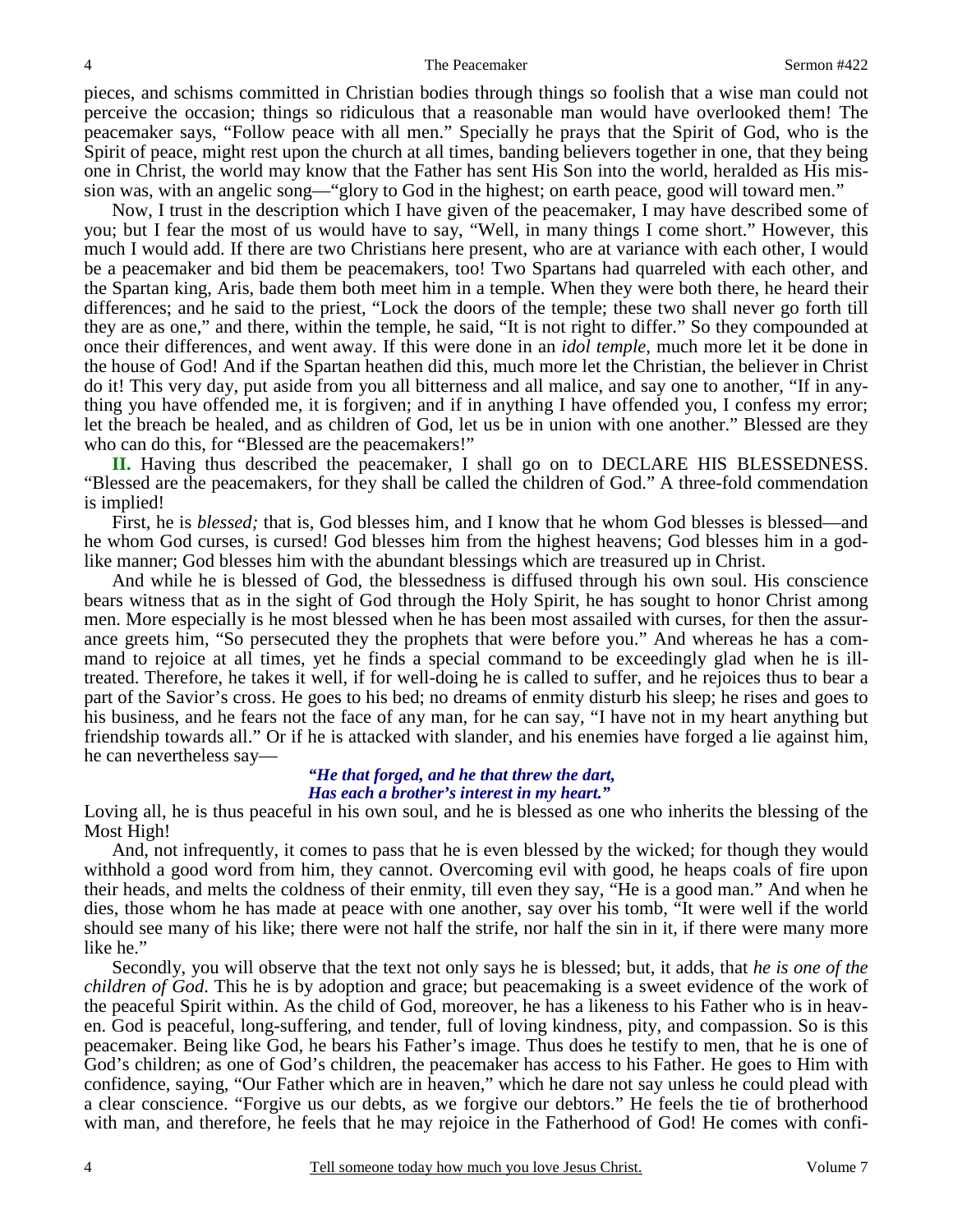dence and with intense delight to his Father who is in heaven, for he is one of the children of the Highest, who does good both to the unthankful and to the evil.

And still, there is a third word of commendation in the text. "They shall be *called* the children of God." They not only are so, but they shall be called so. That is, even their enemies shall call them so, even the world shall say, "Ah, that man is a child of God." Perhaps, beloved, there is nothing that so strikes the ungodly as the peaceful behavior of a Christian under insult! There was a soldier in India, a big fellow, who had been, before he enlisted, a prizefighter, and afterwards had performed many deeds of valor. When he had been converted through the preaching of a missionary, all his messmates made a laughingstock of him. They counted it impossible that such a man as he had been should become a peaceful Christian. So one day, when they were at mess, one of them wantonly threw into his face and bosom a whole basinful of scalding soup. The poor man tore his clothes open to wipe away the scalding liquid, and yet self-possessed amidst his excitement, he said, "I am a Christian, I must expect this," and smiled at them. The one who did it said, "If I had thought you would have taken it in that way, I would never have done it; I am very sorry I ever did so." His patience rebuked their malice, and they all said he was a Christian. Thus he was called a child of God. They saw in him evidence that was to them the more striking, because they knew that they could not have done the same. When Mr. Kilpin, of Exeter, was one day walking along the streets, an evil man pushed him from the pavement into the ditch, and as he fell into the ditch, the man said, "Lay there, John Bunyan, that is good enough for you." Mr. Kilpin got up and went on his way, and when afterwards this man wanted to know how he took the insult, he was surprised that all Mr. Kilpin said was that he had done him more honor than dishonor, for he thought that being called John Bunyan was worth being rolled in the ditch a thousand times! Then he who had done this said that he was a good man, so that they, who are peacemakers, are "called the children of God." They demonstrate to the world in such a way, that the very blind must see, and the very deaf must hear that God is in them! O that we had graces enough to win this blessed commendation! If God has brought you far enough, my hearer, to hunger and thirst after righteousness, I pray you never cease your hunger till He has brought you so far as to be a peacemaker, that you may be called a child of God!

**III.** But now, in the third place, I am to try and SET THE PEACEMAKER TO WORK.

You have much work to do, I doubt not, in your own households and your own circles of acquaintance. Go and do it! You remember well that text in Job—"Can that which is unsavory be eaten without salt? Or is there any taste in the white of an egg?"—by which Job would have us know that unsavory things must have something else with them, or else they will not well be pleasant for food. Now, our religion is an unsavory thing to men—we must put salt with it, and this salt must be our quietness and peace-making disposition! Then they, who would have shunned our religion alone, will say of it, when they see the salt with it, "This is good," and they will find some relish in this "white of an egg." If you would commend your godliness to the sons of men, in your own houses make clear and clean work, purging out the old leaven, that you may offer sacrifices to God of a godly and heavenly sort! If you have any strifes among you, or any divisions, I pray you, even as God, for Christ's sake, forgave you, so also do you. By the bloody sweat of Him who prayed for you, and by the agonies of Him who died for you, and in dying said, "Father, forgive them, for they know not what they do," forgive your enemies! "Pray for them who despitefully use you, and bless them who curse you." Let it be always said of you, as a Christian, "That man is meek and lowly in heart, and would sooner bear injury himself than cause an injury to another."

But, the chief work I want to set you about is this. Jesus Christ was the greatest of all peacemakers. "He is our peace." He came to make peace with Jew and Gentile, "For He has made both one, and has broken down the middle wall of partition between us." He came to make peace between all striving nationalities, for we are "no more Greek, barbarian, Scythian, neither bond nor free, but Christ is all-inall." He came to make peace between His Father's justice, and our offending souls, and He has made peace for us through the blood of His cross. Now, you who are the sons of peace, endeavor as instruments in His hands to make peace between God and men! For your children's souls, let your earnest prayers go up to heaven. For the souls of all your acquaintance and kinsfolk let your supplications never cease! Pray for the salvation of your perishing fellow creatures. Thus will you be peacemakers. And when you have prayed, use all the means within your power. Preach, if God has given you the ability; preach with the Holy Spirit sent down from heaven—the reconciling word of life! Teach, if you cannot preach. Teach the Word. "Be instant in season and out of season." "Sow beside all waters," for the gos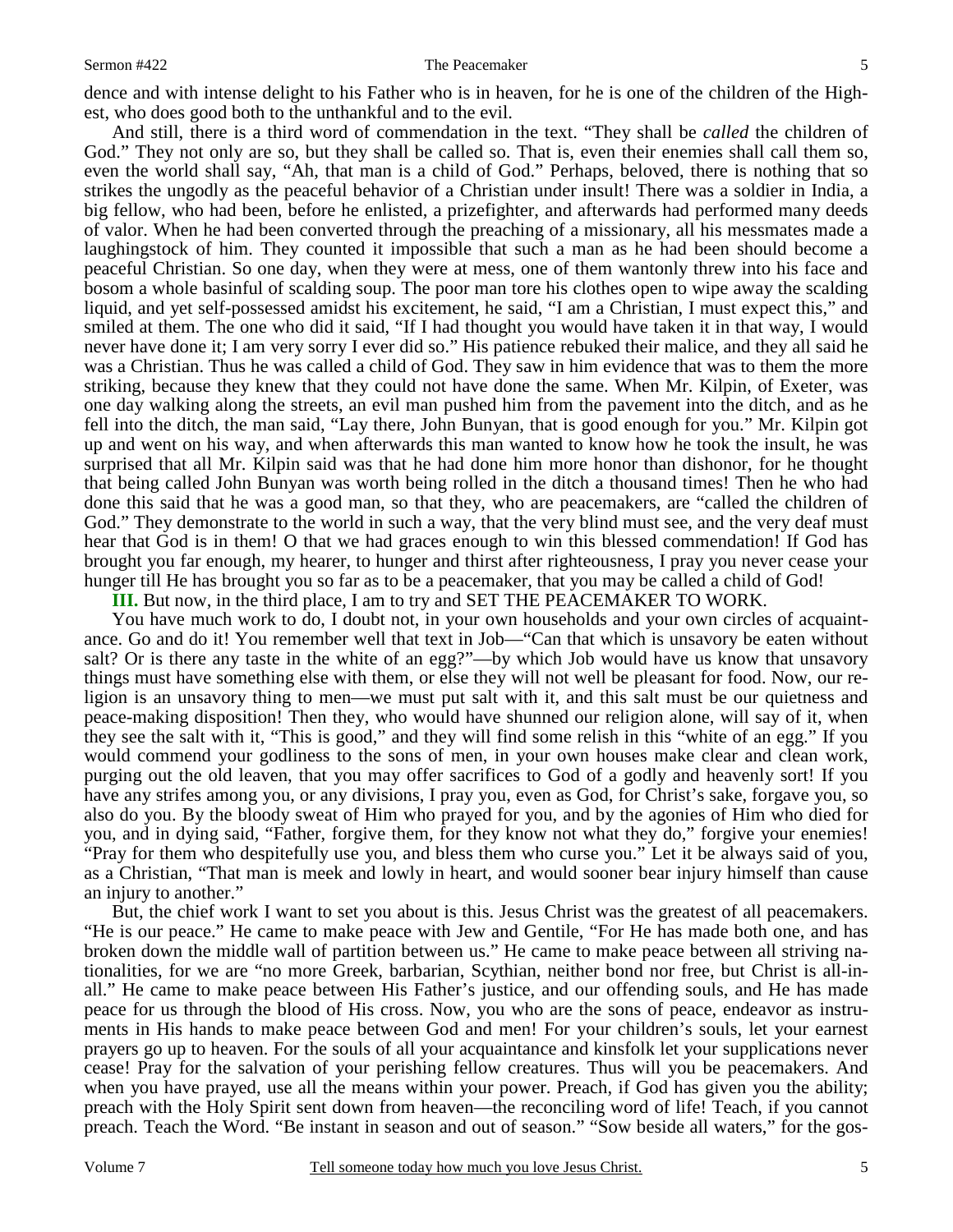pel "speaks better things than the blood of Abel," and cries peace to the sons of men! Write to your friends of Christ; and if you cannot speak much, speak a little for Him. And oh, make it the objective of your life to win others for Christ! Never be satisfied with going to heaven alone! Ask the Lord that you may be the spiritual father of many children, and that God may bless you to the ingathering of much of the Redeemer's harvest. I thank God that there are so many among you who are alive to the love of souls. It makes my heart glad to hear of conversions and to receive the converts; but I feel most glad when many of you, converted by my own instrumentality, under God, are made the means of the conversion of others! There are brothers and sisters here who bring me constantly those who have been brought first to this house by them, over whom they watched and prayed, and at last have brought them to the minister, that he may hear their confession of faith! Blessed are such peacemakers! You have "saved a soul from death, and hidden a multitude of sins." "They who turn many to righteousness shall shine as the stars forever and ever." They, indeed, in heaven itself "shall be called the children of God." The genealogy of that book, in which the names of all the Lord's people are written, shall record that through God the Holy Spirit they have brought souls into the bond of peace through Jesus Christ!

**IV.** The minister has now, in the last place, TO PRACTICE HIS OWN TEXT, AND ENDEAVOR THROUGH GOD THE HOLY SPIRIT TO BE A PEACEMAKER THIS MORNING.

I speak to many a score of persons this morning who know nothing of peace; for "there is no peace, says my God, to the wicked." "The wicked are like the troubled sea, which cannot rest, whose waters cast up mire and dirt." I speak not to you with any desire of making a false peace with your souls. Woe to the prophets who say, "Peace, peace, when there is no peace!" Rather let me, first of all, that we may make sound work in this matter, expose the peaceless, the warring state of your soul.

O, soul! You are this morning at war with your conscience. You have tried to quiet it, but it *will*  prick you. You have shut up this recorder of the town of Mansoul in a dark place, and you have built a wall before his door; but still, when his fits are on him, your conscience will thunder at you and say, "This is not right; this is the path that leads to hell; this is the road of destruction!" Oh, there are some of you to whom conscience is as a ghost, haunting you by day and night. You know the good, though you choose the evil; you prick your fingers with the thorns of conscience when you try to pluck the rose of sin. To you the downward path is not an easy one; it is hedged up and ditched up, and there are many bars and gates and chains on the road, but you climb over them, determined to ruin your own souls! Oh, there is war between you and conscience. Conscience says, "Turn;" but, you say, "I will not." Conscience says, "Close your shop on Sunday." Conscience says, "Alter this system of trade, it is cheating." Conscience says, "Lie not one to another, for the Judge is at the door." Conscience says, "Away with that drinking cup, it makes the man into something worse than a brute." Conscience says, "Tear yourself from that unchaste connection; have done with that evil; bolt your door against lust." But, you say, "I will drink the sweet though it damns me; I will go still to my cups and to my haunts, though I perish in my sins." There is war between you and your conscience! Still, your conscience is God's vice-regent in your soul. Let conscience speak a moment or two this morning. Fear him not; he is a good friend to you, and though he speaks roughly, the day will come when you will know that there is more music in the very roaring of conscience than in all the sweet and siren tones which lust adopts to cheat you to your ruin! Let your conscience speak.

But more, there is war between you and God's law. The Ten Commandments are against you this morning. The first one comes forward and says, "Let him be cursed, for he denies Me! He has another God besides Me; his God is his belly, he yields homage to his lust." All the Ten Commandments, like ten great pieces of cannon are pointed at you today for you have broken all God's statutes, and lived in the daily neglect of all His commands! Soul, you will find it a hard thing to go to war with the law! When the law came in peace, Sinai was altogether on a smoke, and even Moses said, "I do exceedingly fear and quake." What will you do when the law comes in terror, when the trumpet of the archangel shall tear you from your grave, when the eyes of God shall burn their way into your guilty soul, when the great books shall be opened and all your sin and shame shall be published? Can you stand against an angry law in that day? When the officers of the law shall come forth to deliver you up to the tormentors, and cast you away forever from peace and happiness, sinner, what will you do? Can you dwell with everlasting fires? Can you abide the eternal burning? O man, "Agree with your adversary quickly, while you are in the way with him; lest at any time the adversary deliver you to the judge, and the judge deliv-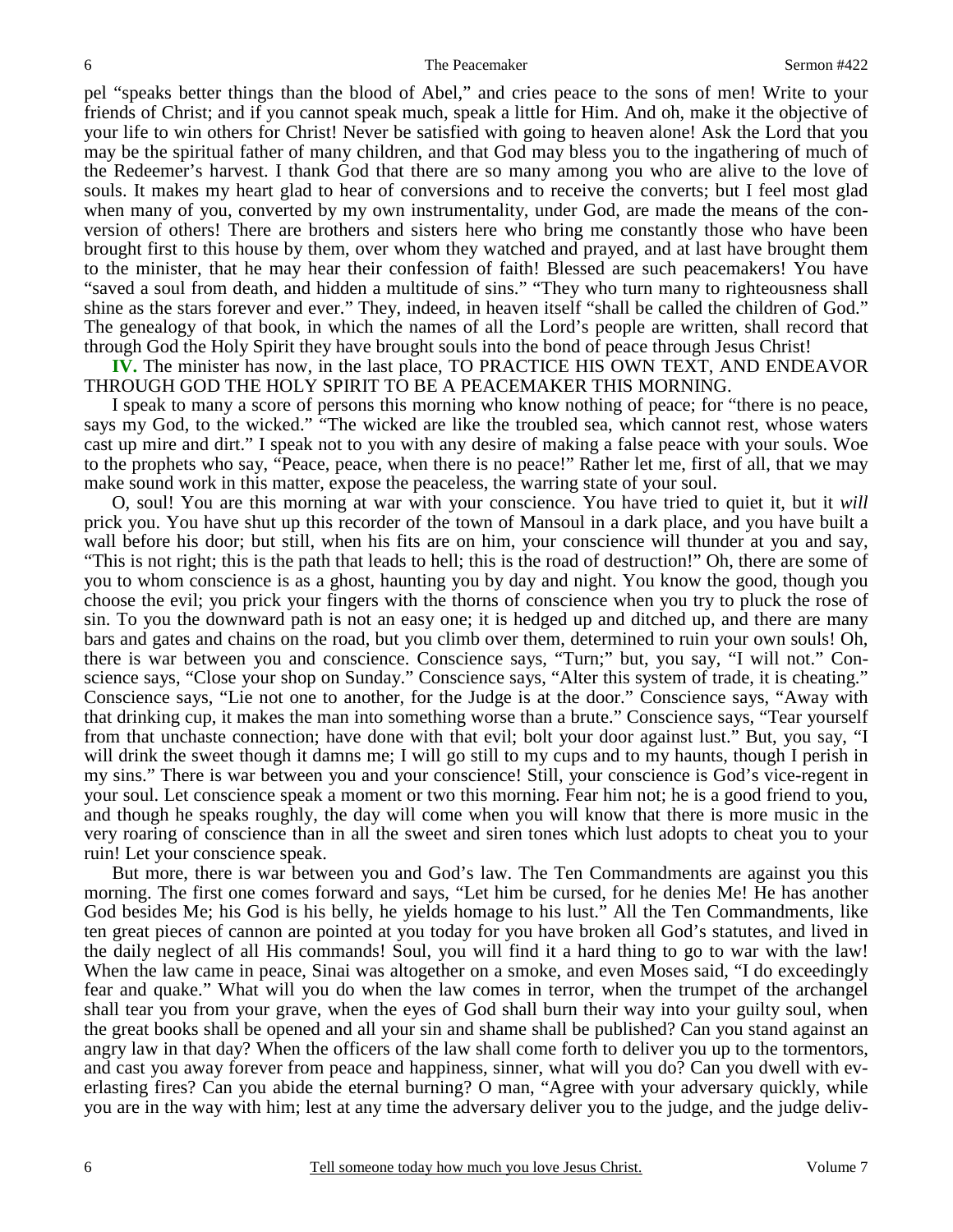#### Sermon #422 The Peacemaker

But, sinner, do you know that you are this morning at war with God? He who made you and was your best friend, you have forgotten and neglected! He has fed you, and you have used your strength against Him. He has clothed you—the clothes you have upon your back today are the livery of His goodness—yet, instead of being the servant of Him whose clothes you wear, you are the slave of His greatest enemy! The very breath in your nostrils is the loan of His charity, and yet you use that breath perhaps to curse Him, or at the best, in lasciviousness or loose conversation, to do dishonor to His laws. He who made you has become your enemy through your sin, and you are still today hating Him and despising His Word. You say, "I do not hate Him!" soul, I charge you then, "Believe in the Lord Jesus Christ." "No," you say, "I cannot, I will not do that!" Then you hate Him! If you loved Him, you would keep this, His great command. "His commandment is not difficult," it is sweet and easy. You would believe in His Son if you did love the Father, for "He who loves the Father loves Him also that is begotten of Him." Are you thus at war with God? Surely this is a sorry plight for you to be in! Can you meet Him who comes against you with ten thousand? Can you stand against Him who is Almighty, who makes heaven shake at His reproof, and breaks the crooked serpent with a word? Do you hope to hide from Him? "Can any hide in secret places, that I shall not see him?" says the Lord. Though you dig in Carmel, yet will He pluck you from there; though you dive into the caverns of the sea, there shall He command the crooked serpent, and it shall bite you. If you make your bed in hell, He will find you out. If you climb to heaven, He is there. Creation is your prison, and He can find you when He will. Or do you think you can endure His fury? Are your ribs of iron? Are your bones brass? If they are so, yet shall they melt like wax before the coming of the Lord God of hosts, for He is mighty, and as a lion shall He tear in pieces His prey, and as a fire shall He devour His adversary, "For our God is a consuming fire."

This, then, is the state of every unconverted man and woman in this place this morning. You are at war with your conscience, at war with God's law, and at war with God Himself. And, now, then, as God's ambassador, I come to speak of peace. I beseech you give heed. "As though God did beseech you by me, I pray you, in Christ's place, be you reconciled to God." "In Christ's place"! Let the preacher vanish for a moment. Look and listen! It is Christ speaking to you now! I think I hear Him speak to some of you. This is the way He speaks, "Soul, I love you; I love you from My heart; I would not have you at enmity with My Father." The tears prove the truth of what He states, while He cries, "How often would I have gathered you, as a hen gathers her chickens under her wing, but you would not." "Yet," He says, "I come to speak with you of peace. Come, now, and let us reason together. I will make an everlasting covenant with you, even the sure mercies of David. Sinner," He says, "you are bid now to hear God's note of peace to your soul, for thus it runs—'You are guilty and condemned; will you confess this? Are you willing to throw down your weapons now, and say, Great God, I yield, I yield, I would no longer be Your foe?"" If so, peace is proclaimed to you! "Let the wicked forsake his ways, and the unrighteous man his thoughts, and let him turn unto the Lord, for He will have mercy upon him, and to our God, for He will abundantly pardon." Pardon is freely presented to every soul that unfeignedly repents of its sin; but that pardon must come to you through *faith*. So Jesus stands here this morning, points to the wounds upon His breast, and spreads His bleeding hands. And He says, "Sinner, trust in Me and live!" God proclaims to you no longer His fiery law, but His sweet, His simple gospel believe and live. "He who believes on the Son is not condemned; but he who believes not is condemned already, because he has not believed in the name of the only-begotten Son of God." "As Moses lifted up the serpent in the wilderness, even so must the Son of Man be lifted up; that whoever believes on Him should not perish, but have eternal life." O, soul, does the Spirit of God move in you this morning? Do you say, "Lord, I would be at peace with You?" Are you willing to take Christ on His own terms, and they are no terms at all—they are simply that you should make no terms in the matter, but give yourself up, body, soul and spirit, to be saved of Him? Now, if my Master were visibly here, I think He would plead with you in such a way that many of you would say, "Lord, I believe; I would be at peace with You." But even Christ Himself never converted a soul apart from the Holy Spirit, and even He as a preacher won not many to Him, for they were hard of heart. If the Holy Spirit is here, He may as much bless you when I plead in Christ's place as though He pleaded Himself! Soul, will you have Christ or not? Young men, young women, you may never hear this word preached in your ears again! Will you die at enmity against God? You who are sitting here, still unconverted, your last hour may come, before another Sab-

7